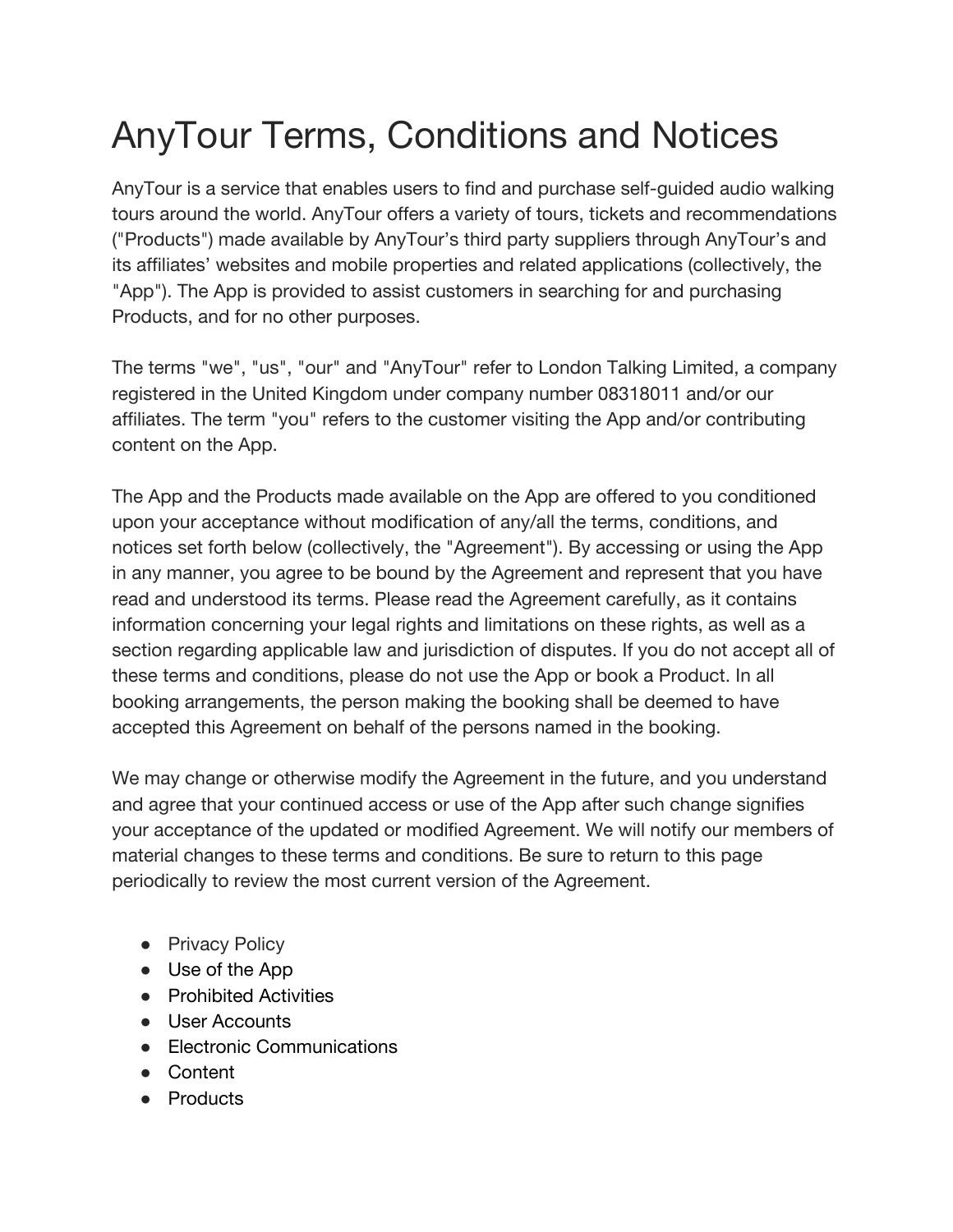- Pricing & Inclusions/Exclusions
- Payments
- Our Liability
- Your Liability
- Links to Third Party Sites
- Software Available on the App
- Copyright and Trade mark Notices
- Jurisdiction and Governing Law

#### Use of the App

As a condition of your use of the App, you warrant that (i) all information supplied by you on the App is true, accurate, current and complete, (ii) if you have an AnyTour account, you will safeguard your account information and will supervise and be completely responsible for any use of your account by anyone other than you.

Your use of the App is intended for personal, noncommercial use and/or to make legitimate requests to purchase the Products offered. You agree not to use the App to make any speculative, false or fraudulent requests.

You further represent and warrant that you (a) have not previously been suspended by AnyTour or otherwise banned from using the App; (b) are not a direct competitor of the App; (c) you will not have more than one AnyTour account at any given time; and (d) that you have full power and authority to enter into this Agreement and in doing so will not violate any other agreement to which you are a party.

We retain the right at our sole discretion to deny access to anyone to the App and the services we offer, at any time and for any reason, including, but not limited to, for violation of this Agreement.

In accessing or using the App, you may be exposed to content that is offensive, indecent, inaccurate, objectionable, or otherwise inappropriate. AnyTour does not endorse such content, and cannot vouch for its accuracy. You therefore access and use the App at your own risk.

#### Privacy Policy and Disclosures

AnyTour believes in protecting your privacy. Please review our current Privacy Policy, which also governs your use of the App, to understand our practices.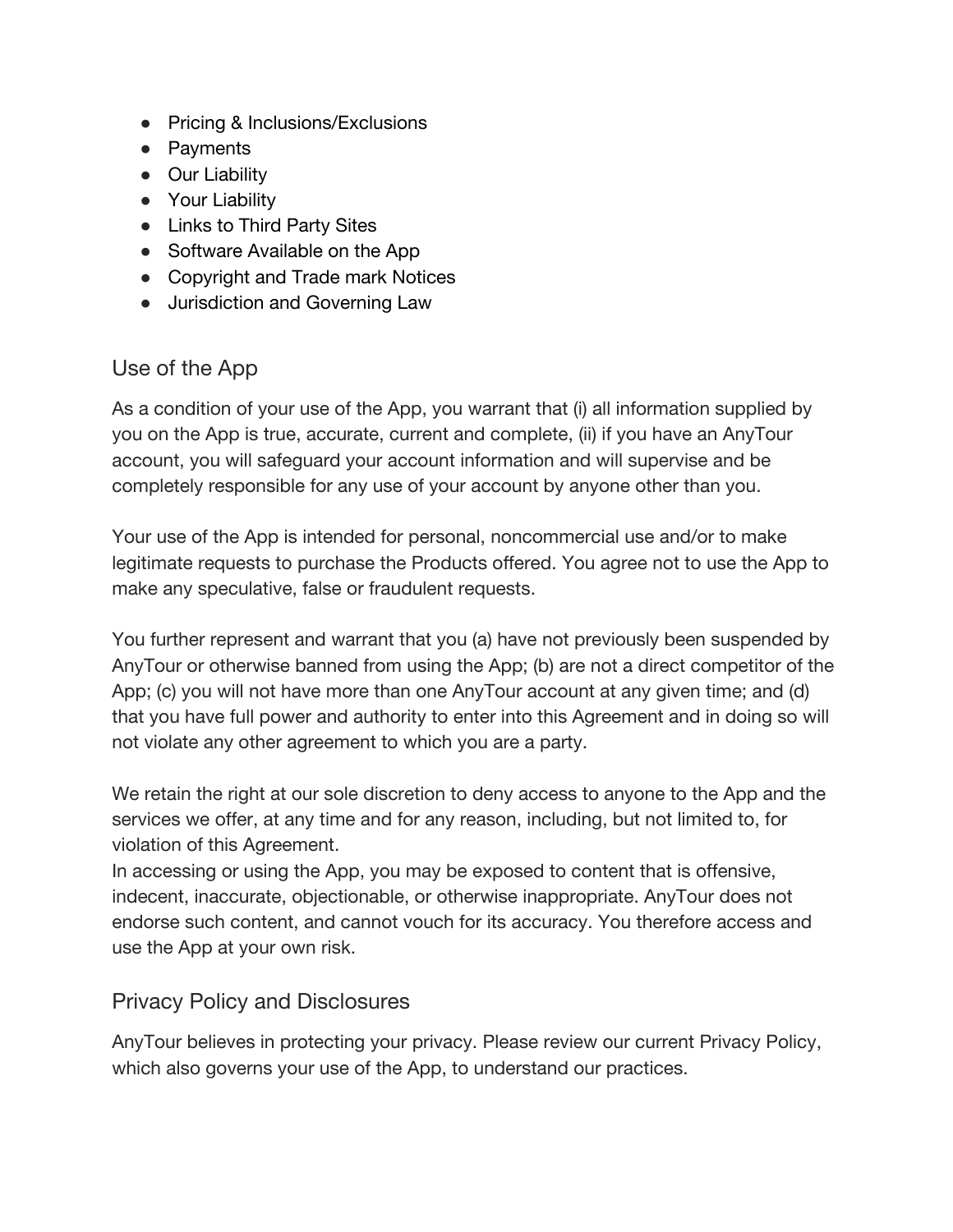In certain circumstances we may disclose information about you to third parties if we determine, in our sole discretion, such disclosure is necessary (a) to protect AnyTour's systems, assets, employees, members and customers; (b) to ensure the integrity and operation of our business and systems; or (c) to comply with legitimate and enforceable governmental requests or court orders. We may choose to comply with or disregard such requests or orders in our sole discretion. AnyTour's right to disclose information, including but not limited to user profile information (i.e. name, email address, etc.), IP addressing and traffic information, usage history, and posted content, shall take precedence over any conflicting terms in AnyTour's Privacy Policy.

### Prohibited Activities

The content and information on the App (including, but not limited to, messages, data, information, text, sound, photos, graphics, maps, icons, software, code or other material), as well as the infrastructure used to provide such content and information, is proprietary to us. You agree not to otherwise modify, copy, distribute, transmit, display, perform, reproduce, publish, license, create derivative works from, transfer, or sell or re-sell any information, content, software, products, or services obtained from or through the App. Any other use of AnyTour's content requires the prior written permission of AnyTour (if you're interested in becoming an AnyTour affiliate, please contact us for more information).

Additionally, you agree that you will not and will not assist or enable others to:

(i) use the App or its contents for any commercial or unlawful purpose;

(ii) access, monitor or copy any content or information of the App using any robot; spider, scraper or other automated means or any manual process to access, scrape, index, retrieve or otherwise use the App or any content on the App for any purpose without our express written permission;

(iii) violate the restrictions in any robot exclusion headers on the App or bypass or circumvent other measures employed to prevent or limit access to the App;

(iv) take any action that imposes, or may impose, in our discretion, an unreasonable or disproportionately large load on our infrastructure or makes excessive traffic demands on the App;

(v) deep-link to any portion of the App for any purpose without our express written permission;

(vi) "frame", "mirror" or otherwise incorporate any part of the App into any other website without our prior written authorisation;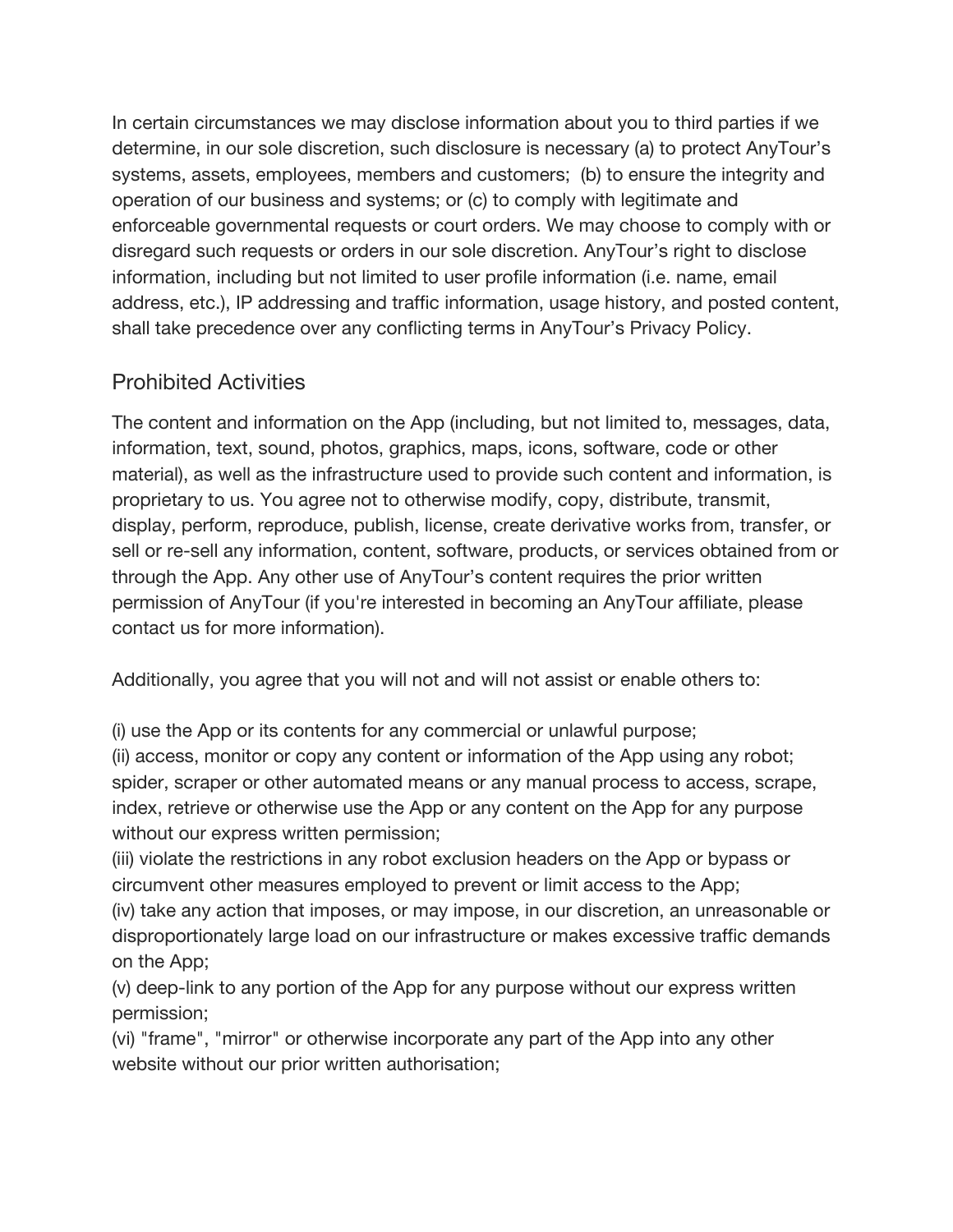(vii) attempt to modify, translate, adapt, edit, decompile, disassemble, or reverse engineer any software programs used by AnyTour in connection with the App; (viii) use the App to threaten, stalk, defraud, incite, harass, or advocate the harassment of another person, or otherwise interfere with another user's use of the App; (ix) use the App to submit or transmit spam, chain letters, contests, junk email, pyramid

schemes, surveys, or other mass messaging, whether commercial in nature or not; (x) use the App in a manner that may create a conflict of interest, such as trading reviews with other business owners or writing or soliciting reviews;

(xi) use the App to promote bigotry or discrimination against protected classes; use the App to violate any third-party right, including any breach of confidence, copyright, trademark, patent, trade secret, moral right, privacy right, right of publicity, or any other intellectual property or proprietary right;

(xii) use the App to submit or transmit pornography or illegal content use the site to solicit personal information from minors or to harm or threaten to cause harm to minors;

(xiii) attempt to gain unauthorised access to the App, user accounts, computer systems or networks connected to the App through hacking, password mining or any other means; use the App to transmit any computer viruses, worms, defects, Trojan horses or other items of a destructive nature (collectively, "Viruses");

(xiv) use any device, software or routine that interferes with the proper working of the App, or otherwise attempt to interfere with the proper working of the App;

(xv) use the App to violate the security of any computer network, crack passwords or security encryption codes;

(xvi) disrupt or interfere with the security of, or otherwise cause harm to, the App; or (xvii) remove, circumvent, disable, damage or otherwise interfere with any security-related features of the App, features that prevent or restrict the use or copying of Content, or features that enforce limitations on the use of the App.

#### User Accounts

You need to create an account and provide information about yourself in order to use some of the features on the App. You are responsible for maintaining the confidentiality of your account password and login credentials. You are also responsible for all activities that occur in connection with your account. You agree to notify us immediately of any unauthorized use of your account.

Your account is for your personal, non-commercial use only. You may not impersonate someone else (e.g., adopt the identity of a celebrity), create an account for anyone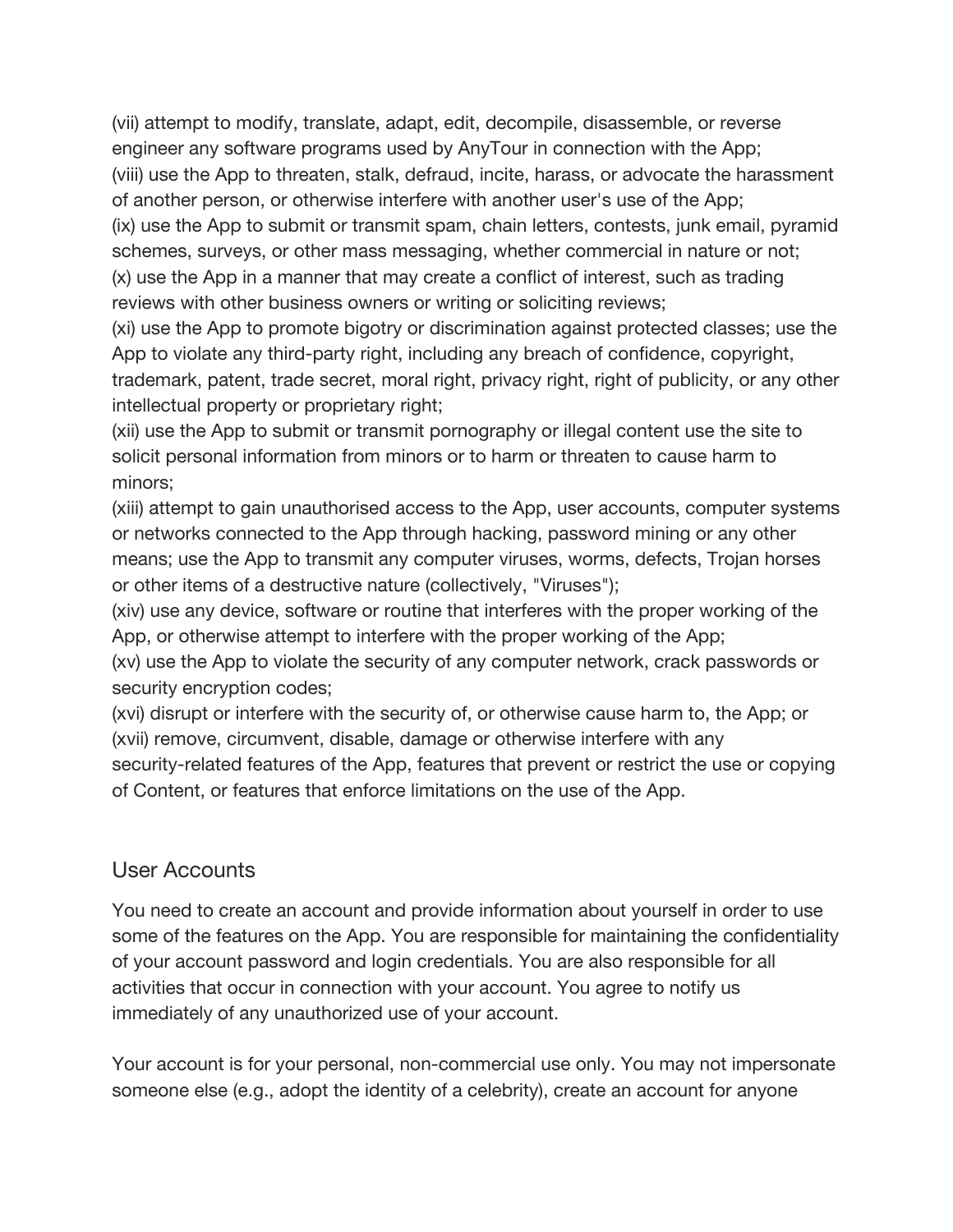other than yourself, provide an email address other than your own, or create multiple accounts.

We reserve the right to close your account at any time for any or no reason.

We may terminate or suspend your account or ability to use the App, in whole or in part, at our sole discretion, for any or no reason, and without notice or liability of any kind. For example, we may terminate or suspend your account or ability to use the App if you misuse the App. Any such termination or suspension could prevent you from accessing your account, the App, or any other related information.

You may terminate your account at any time by closing your account and discontinuing your use of any and all parts of the App.

AS A USER OF THE APP, YOU UNDERSTAND AND AGREE THAT: (1) NEITHER ANYTOUR NOR ITS AFFILIATES WILL HAVE ANY LIABILITY TO YOU OR OTHERS FOR ANY UNAUTHORISED TRANSACTIONS MADE USING YOUR PASSWORD OR ACCOUNT; AND (2) THE UNAUTHORISED USE OF YOUR PASSWORD OR ACCOUNT COULD CAUSE YOU TO INCUR LIABILITY TO BOTH ANYTOUR AND OTHER USERS.

### Electronic Communications

When you use the App, or send e-mails, text messages, and other communications from your desktop or mobile device to us, you are communicating with us electronically and agree that we may communicate with you in a variety of ways, such as by e-mail, in-app push notices, or by posting notices and messages on the App. You may unsubscribe from e-mail communications at anytime by emailing [info@wehostanytour.com](mailto:info@wehostanytour.com) emailing and stating that you want to unsubscribe.

### **Content**

You and other users of our App can contribute to the App in a number of different ways, including submitting emails, writing reviews, making postings, uploading and posting photos or videos, making comments or suggestions, submitting ideas, filling out public profiles, rating other users' contributions and making other similar contributions or submissions to the App or to AnyTour (collectively, "Content"). We may use your Content in a number of different ways, including, among other things, displaying it on the App or our website, reformatting it, translating it into other languages, editing it for clarity and grammar, incorporating it into advertisements and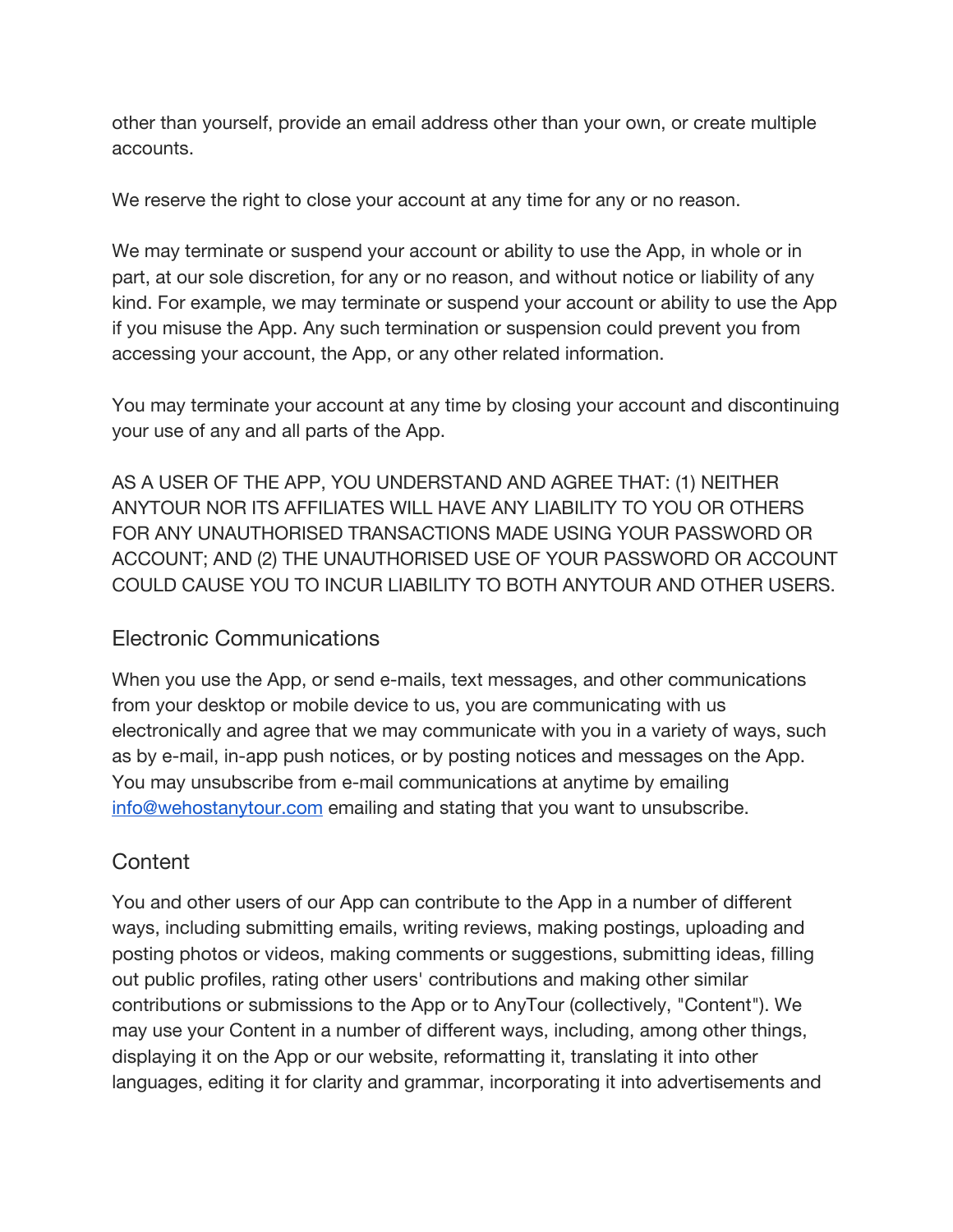other works, creating derivative works from it, promoting it, distributing it, and allowing others to do the same in connection with their own websites, mobile properties, applications, and media platforms.

Accordingly, please be aware that by submitting Content, you grant AnyTour and its affiliates a worldwide, nonexclusive, royalty-free, fully paid-up, perpetual, transferable, irrevocable and fully sublicensable right to (a) use, reproduce, modify, adapt, translate, distribute, publish, create derivative works from and publicly display and perform such Content throughout the world in any media, now known or hereafter devised, for any purpose; and (b) use the name that you submit in connection with such Content. You acknowledge that AnyTour may choose to provide attribution of your comments or reviews at our discretion. You further grant AnyTour the right to pursue at law any person or entity that violates your or AnyTour's rights in the Content by a breach of this Agreement. You acknowledge and agree that Content is non-confidential and non-proprietary. If it is determined that you retain moral rights (including rights of attribution or integrity) in the Content, you hereby declare that (a) you do not require that any personally identifying information be used in connection with the Content, or any derivative works of or upgrades or updates thereto; (b) you have no objection to the publication, use, modification, deletion and exploitation of the Content by AnyTour or its licensees, successors and assigns; (c) you forever waive and agree not to claim or assert any entitlement to any and all moral rights of an author in any of the Content; and (d) you forever release AnyTour, and its licensees, successors and assigns, from any claims that you could otherwise assert against AnyTour by virtue of any such moral rights.

AnyTour and its affiliates may display advertisements and other information adjacent to or included with your Content on the App. You are not entitled to any compensation for such advertisements. The manner, mode and extent of such advertising are subject to change without specific notice to you.

The App may contain discussion forums, bulletin boards, review services or other forums in which you or third parties may post reviews of travel experiences or other content, messages, materials or other items on the App or our website ("Interactive Areas"). If AnyTour provides such Interactive Areas, you are solely responsible for your use of such Interactive Areas and use them at your own risk. By using any Interactive Areas, you expressly agree not to post, upload to, transmit, distribute, store, create or otherwise publish through the App any of the following:

• Any Content that is unlawful, libelous, defamatory, obscene, pornographic, indecent, lewd, suggestive, harassing, threatening, invasive of privacy or publicity rights, abusive, inflammatory, fraudulent or otherwise objectionable;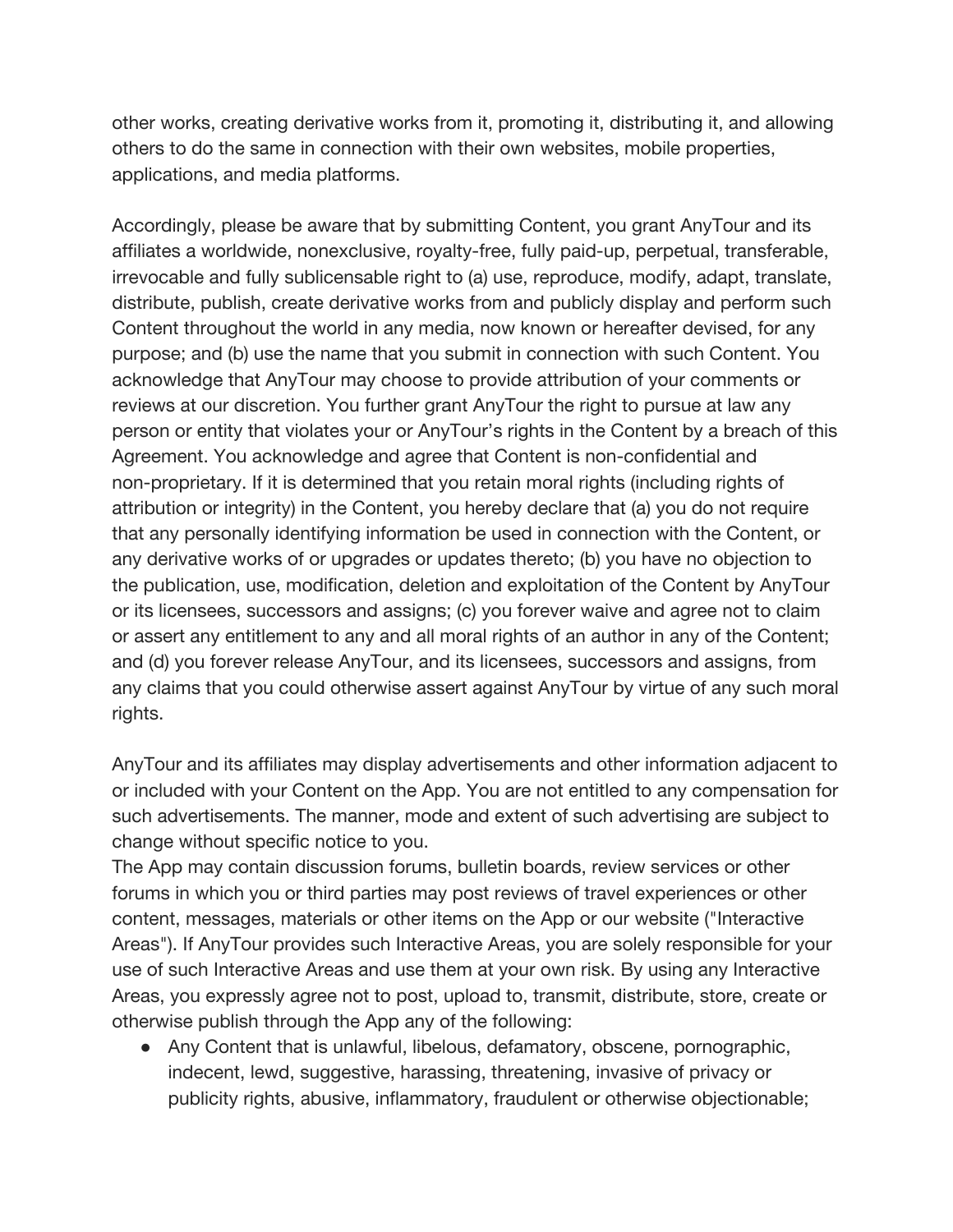- Content that would constitute, encourage or provide instructions for a criminal offense, violate the rights of any party, or that would otherwise create liability or violate any law;
- Content that may infringe any patent, trademark, trade secret, copyright or other intellectual or proprietary right of any party;
- Content that impersonates any person or entity or otherwise misrepresents your affiliation with a person or entity, including AnyTour;
- Unsolicited promotions, political campaigning, advertising, contests, raffles, or solicitations;
- Private information of any third party, including, without limitation, surname (family name) addresses, phone numbers, email addresses, Social Security numbers and credit card numbers;
- Viruses, corrupted data or other harmful, disruptive or destructive files;
- Content that is unrelated to the topic of the Interactive Area(s) in which such Content is posted; or
- Content or links to content that, in the sole judgment of AnyTour, (a) violates the previous subsections herein, (b) is objectionable, (c) restricts or inhibits any other person from using or enjoying the Interactive Areas or the App, or (d) may expose AnyTour or its affiliates or its users to any harm or liability of any type.

You alone are responsible for your Content. You assume all risks associated with your Content, including anyone's reliance on its accuracy, completeness or usefulness, or any disclosure by you of information in your Content that makes you personally identifiable. You represent that you own, or have the necessary permissions to use, and authorize the use of, your Content as described herein. You may not imply that your Content is in any way sponsored or endorsed by AnyTour.

AnyTour takes no responsibility and assumes no liability for any Content posted, stored or uploaded by you or any third party, or for any loss or damage thereto, nor is AnyTour liable for any mistakes, defamation, slander, libel, omissions, falsehoods, obscenity, pornography or profanity you may encounter. As a provider of interactive services, AnyTour is not liable for any statements, representations or Content provided by its users in any public forum, personal home page or other Interactive Area.

Although AnyTour has no obligation to screen, edit or monitor any of the Content posted to or distributed through any Interactive Area, AnyTour reserves the right, and has absolute discretion, to remove, screen, translate or edit without notice any Content posted or stored on the App at any time and for any reason, or to have such actions performed by third parties on its behalf, and you are solely responsible for creating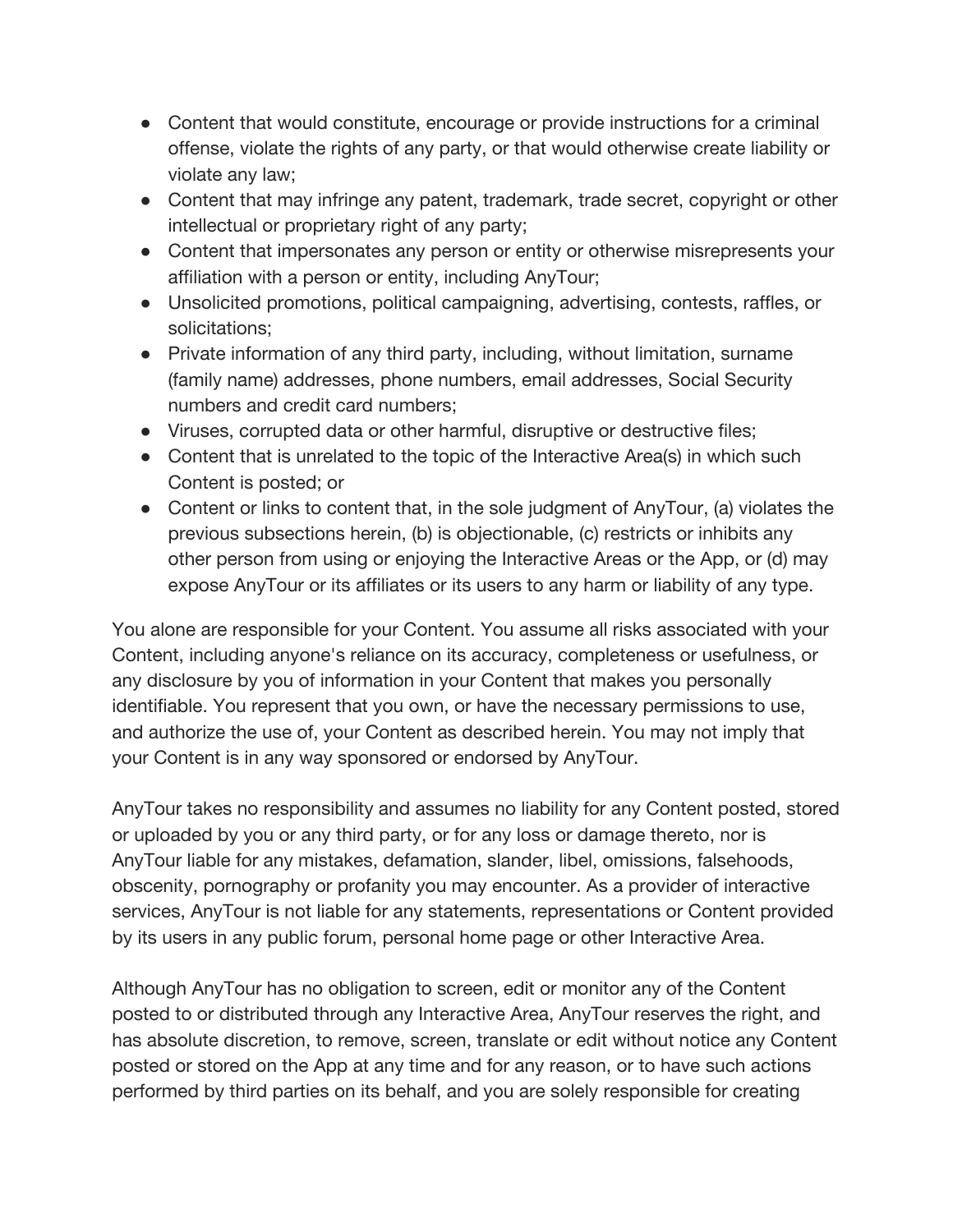backup copies of and replacing any Content you post or store on the App at your sole cost and expense. AnyTour has no obligation to retain or provide you with copies of your Content, nor do we guarantee any confidentiality with respect to your Content. Any use of the Interactive Areas or other portions of the App in violation of the foregoing violates the terms of this Agreement and may result in, among other things, termination or suspension of your rights to use the Interactive Areas and/or the App.

### **Products**

By purchasing a Product through the App, you acknowledge that you accept the practices described in our Privacy Policy and this Agreement. In addition, you warrant that you possess the legal authority to enter into this Agreement, use the App, purchase the Product, and that all information you supply is true and accurate. Any false or fraudulent purchase is prohibited, and any user who attempts such a purchase may have his or her AnyTour account terminated.

### Pricing & Inclusions/Exclusions

Prices listed on the App are per person, unless otherwise specified.

Prices are based on the local tariff at the time of quoting, converted at the prevailing foreign-exchange rate as determined by AnyTour.

The Price of the Products on the App are subject to change without notice, until a purchase has been confirmed.

Unless otherwise specified, prices do not include any local taxes or use-fees, including foreign departure, security, port charges, park fees, customs, immigration, agricultural, passenger-facility charges or international transportation tax.

Prices do not include tips/gratuities to tour directors, drivers or local guides; passport and visa fees; baggage and personal insurance; any items of a personal nature; taxes or duties; and any beverages or food.

### **Payments**

When you purchase a Product through the App, the payment will be processed as an in-app purchase which is executed using the payment information stored on your iTunes or Google Play account.

No refunds or cancellations are available once a tour has been purchased.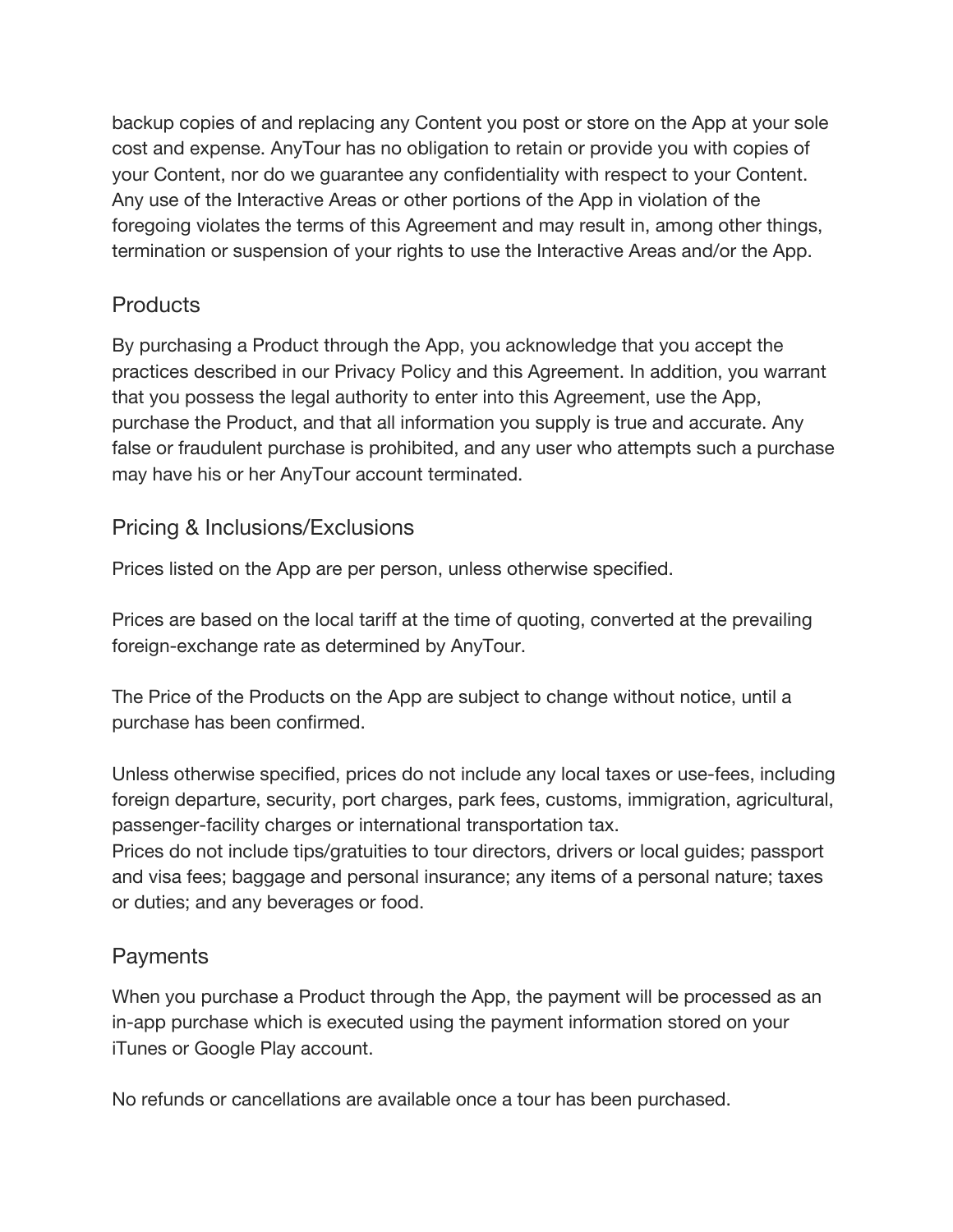The value of the transaction may be subject to taxes, duties, foreign transaction, currency exchange or other fees. Your bank or credit or debit card company may convert the payment into the local currency and charge fees, resulting in differences between the amount displayed on the App and AnyTour-affiliated websites, and the final amount charged to your bank account or credit or debit card statement. Please contact your bank or card company if you have any questions concerning any applicable conversion or fees. Please note for bookings made in Brazil, the tax IOF (Tax Upon Financial Operations, 6.38%) is not included in the final purchase value and will be charged to the credit or debit card used to make the purchase.

#### Our Liability

PLEASE READ THIS SECTION CAREFULLY. THIS SECTION LIMITS ANYTOUR'S LIABILITY TO YOU FOR ISSUES THAT MAY ARISE IN CONNECTION WITH YOUR USE OF THE APP. IF YOU DO NOT UNDERSTAND THE TERMS IN THIS SECTION OR ELSEWHERE IN THE AGREEMENT, PLEASE CONSULT A LAWYER FOR CLARIFICATION BEFORE ACCESSING OR USING THE APP.

THE INFORMATION, CONTENT, SOFTWARE, PRODUCTS, AND SERVICES PUBLISHED ON THE APP MAY INCLUDE INACCURACIES OR ERRORS, INCLUDING AVAILABILITY AND PRICING ERRORS. ANYTOUR, ITS PARENT, SUBSIDIARIES AND CORPORATE AFFILIATES (COLLECTIVELY, THE "ANYTOUR GROUP COMPANIES") DO NOT GUARANTEE THE ACCURACY OF, AND DISCLAIM ALL LIABILITY FOR, ANY ERRORS OR OTHER INACCURACIES RELATING TO THE INFORMATION AND DESCRIPTION OF THE PRODUCTS AND SERVICES DISPLAYED ON THE APP (INCLUDING, WITHOUT LIMITATION, THE PRICING, AVAILABILITY, INFORMATION, ACCURACY, PHOTOGRAPHS, FEATURES, INCLUSIONS AND EXCLUSIONS, GENERAL PRODUCT DESCRIPTIONS, REVIEWS AND RATINGS, ETC.). IN ADDITION, ANYTOUR EXPRESSLY RESERVES THE RIGHT TO CHANGE THE PRICING ON OUR APP AT ANY TIME.

THE ANYTOUR GROUP COMPANIES MAKE NO REPRESENTATIONS ABOUT THE SUITABILITY OF THE INFORMATION, CONTENT, SOFTWARE, PRODUCTS, AND SERVICES CONTAINED ON THE APP FOR ANY PURPOSE, AND THE INCLUSION OR OFFERING OF ANY PRODUCTS OR SERVICES ON THE APP DOES NOT CONSTITUTE ANY ENDORSEMENT OR RECOMMENDATION OF SUCH PRODUCTS OR SERVICES BY THE ANYTOUR GROUP COMPANIES. ALL SUCH INFORMATION, CONTENT, SOFTWARE, PRODUCTS, AND SERVICES ARE PROVIDED "AS IS"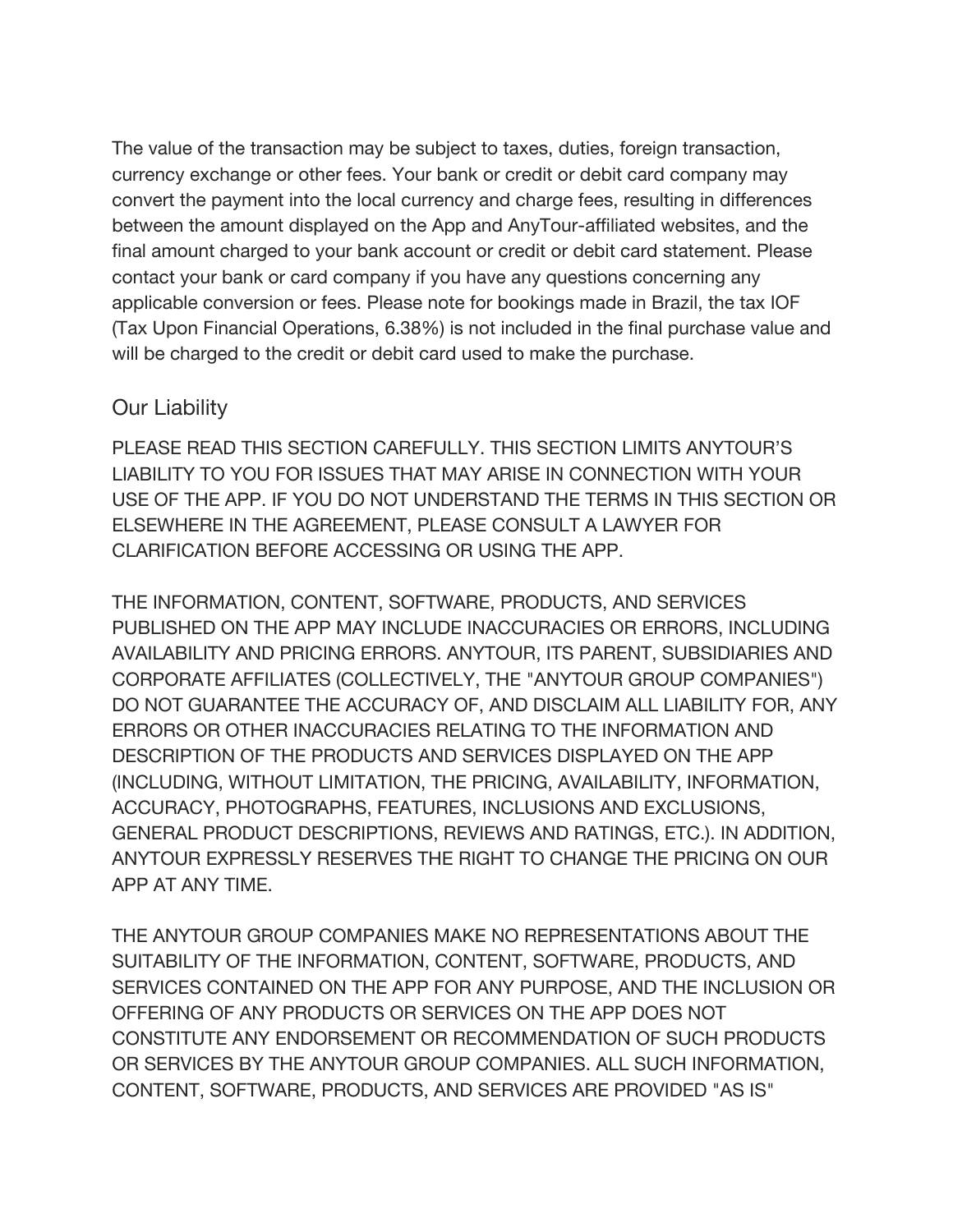WITHOUT WARRANTY OF ANY KIND. THE ANYTOUR GROUP COMPANIES DISCLAIM ALL WARRANTIES AND CONDITIONS THAT THE APP, ITS SERVERS OR ANY EMAIL SENT FROM THE ANYTOUR GROUP COMPANIES, ARE FREE OF VIRUSES OR OTHER HARMFUL COMPONENTS. ANYTOUR HEREBY DISCLAIMS ALL WARRANTIES AND CONDITIONS WITH REGARD TO THIS INFORMATION, CONTENT SOFTWARE, PRODUCTS, AND SERVICES, INCLUDING ALL IMPLIED WARRANTIES AND CONDITIONS OF MERCHANTABILITY, FITNESS FOR A PARTICULAR PURPOSE, TITLE, AND NONINFRINGEMENT, TO THE EXTENT PERMITTED BY LAW.

THE THIRD-PARTY SUPPLIERS PROVIDING PRODUCTS OR OTHER SERVICES ON THE APP ARE INDEPENDENT CONTRACTORS AND NOT AGENTS OR EMPLOYEES OF THE ANYTOUR GROUP COMPANIES. THE ANYTOUR GROUP COMPANIES ARE NOT LIABLE FOR THE ACTS, ERRORS, OMISSIONS, REPRESENTATIONS, WARRANTIES, BREACHES, NEGLIGENCE OR MISCONDUCT OF ANY SUCH SUPPLIERS OR FOR ANY PERSONAL INJURIES, DEATH, PROPERTY DAMAGE, OR OTHER DAMAGES OR EXPENSES RESULTING THEREFROM OR OTHERWISE ARISING FROM YOUR PURCHASE OF A PRODUCT OR SERVICE OR YOUR USE OF A PRODUCT OR SERVICE. THE ANYTOUR GROUP COMPANIES HAVE NO LIABILITY AND WILL MAKE NO REFUND IN THE EVENT OF ANY DELAY, CANCELLATION, OVERBOOKING, STRIKE, FORCE MAJEURE OR OTHER CAUSES BEYOND THEIR DIRECT CONTROL, AND THEY HAVE NO RESPONSIBILITY FOR ANY ADDITIONAL EXPENSE, OMISSIONS, DELAYS, RE-ROUTING OR ACTS OF ANY GOVERNMENT OR AUTHORITY.

IN NO EVENT SHALL THE ANYTOUR GROUP COMPANIES (OR THEIR OFFICERS, DIRECTORS AND AFFILIATES) BE LIABLE FOR ANY DIRECT, INDIRECT, PUNITIVE, INCIDENTAL, SPECIAL, EXEMPLARY OR CONSEQUENTIAL DAMAGES (INCLUDING WITHOUT LIMITATION LOSS OF DATA OR INFORMATION OR COSTS TO PROCURE SUBSTITUTE GOODS OR SERVICES) ARISING OUT OF, OR IN ANY WAY CONNECTED WITH, PRODUCT OR SERVICE BOOKINGS MADE BY YOU THROUGH THE APP OR YOUR ACCESS TO, DISPLAY OF OR USE OF THE APP OR WITH THE DELAY OR INABILITY TO ACCESS, DISPLAY OR USE THE APP (INCLUDING, BUT NOT LIMITED TO, YOUR RELIANCE UPON REVIEWS AND OPINIONS APPEARING ON THE APP; ANY COMPUTER VIRUSES, INFORMATION, SOFTWARE, LINKED SITES, PRODUCTS, AND SERVICES OBTAINED THROUGH THE APP; OR OTHERWISE ARISING OUT OF THE ACCESS TO, DISPLAY OF OR USE OF THE APP) WHETHER BASED ON A THEORY OF NEGLIGENCE, CONTRACT, TORT, STRICT LIABILITY, OR OTHERWISE, AND EVEN IF ANYTOUR HAS BEEN ADVISED OF THE POSSIBILITY OF SUCH DAMAGES.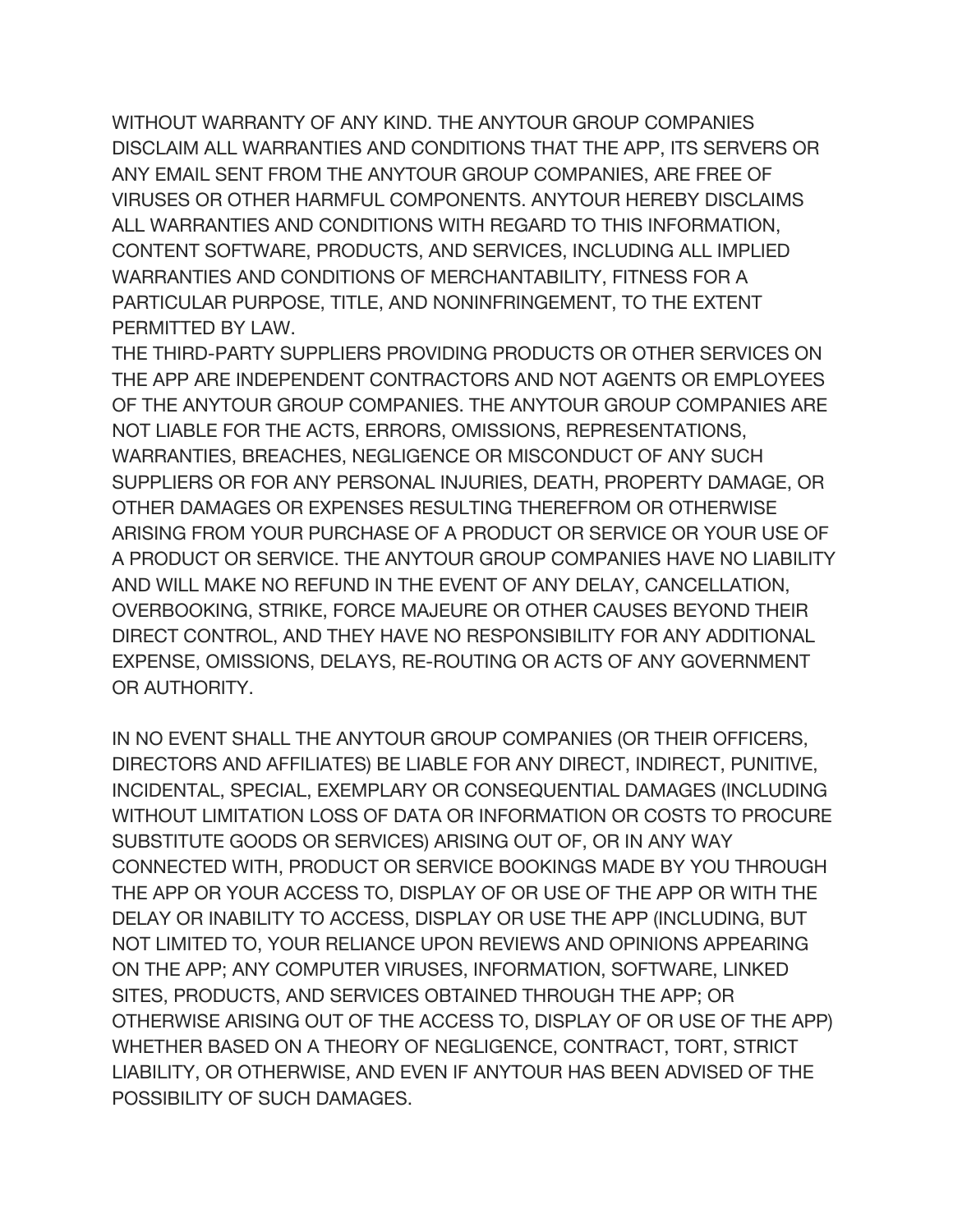If the ANYTOUR Group Companies are found liable for any loss or damage that arises out of or is in any way connected with your use of our APP or your purchase or use of Products or services made available through our App, then the AnyTour Group Companies' liabilities will in no event exceed, in the aggregate, the transaction fees paid to AnyTour for the transaction(s) on the App giving rise to the claim.

The limitation of liability reflects the allocation of risk between the parties. The limitations specified in this section will survive and apply even if any limited remedy specified in these terms is found to have failed of its essential purpose. The limitations of liability provided in these terms inure to the benefit of the AnyTour Group Companies.

### Your Liability

You agree to defend and indemnify AnyTour and the AnyTour Group Companies and all of their respective officers, directors, employees and agents from and against any claims, causes of action, demands, suits, proceedings, investigations, losses, damages, fines, penalties, fees, expenses, costs and any other liabilities of any kind or nature including but not limited to reasonable legal and accounting fees, arising out of or related to:

(i) your breach of this Agreement or the documents referenced herein;

(ii) your violation of any law, rule, regulation or guideline;

(iii) your violation, infringement or misappropriation of the rights of a third party, including without limitation any rights of publicity or privacy;

(iv) your use of the App;

(v) your booking or use of any Products obtained through the App; or

(vi) your negligence or willful misconduct.

## Links to Third Party Sites

The App may contain hyperlinks to websites operated by parties other than AnyTour. Such hyperlinks are provided for your reference only. We do not control such websites and are not responsible for their contents or the privacy or other practices of such websites. Further, it is up to you to take precautions to ensure that whatever links you select or software you download (whether from the App or other websites) is free of such items as viruses, worms, Trojan horses, defects and other items of a destructive nature. Our inclusion of hyperlinks to such websites does not imply any endorsement of the material on such websites or any association with their operators. In some cases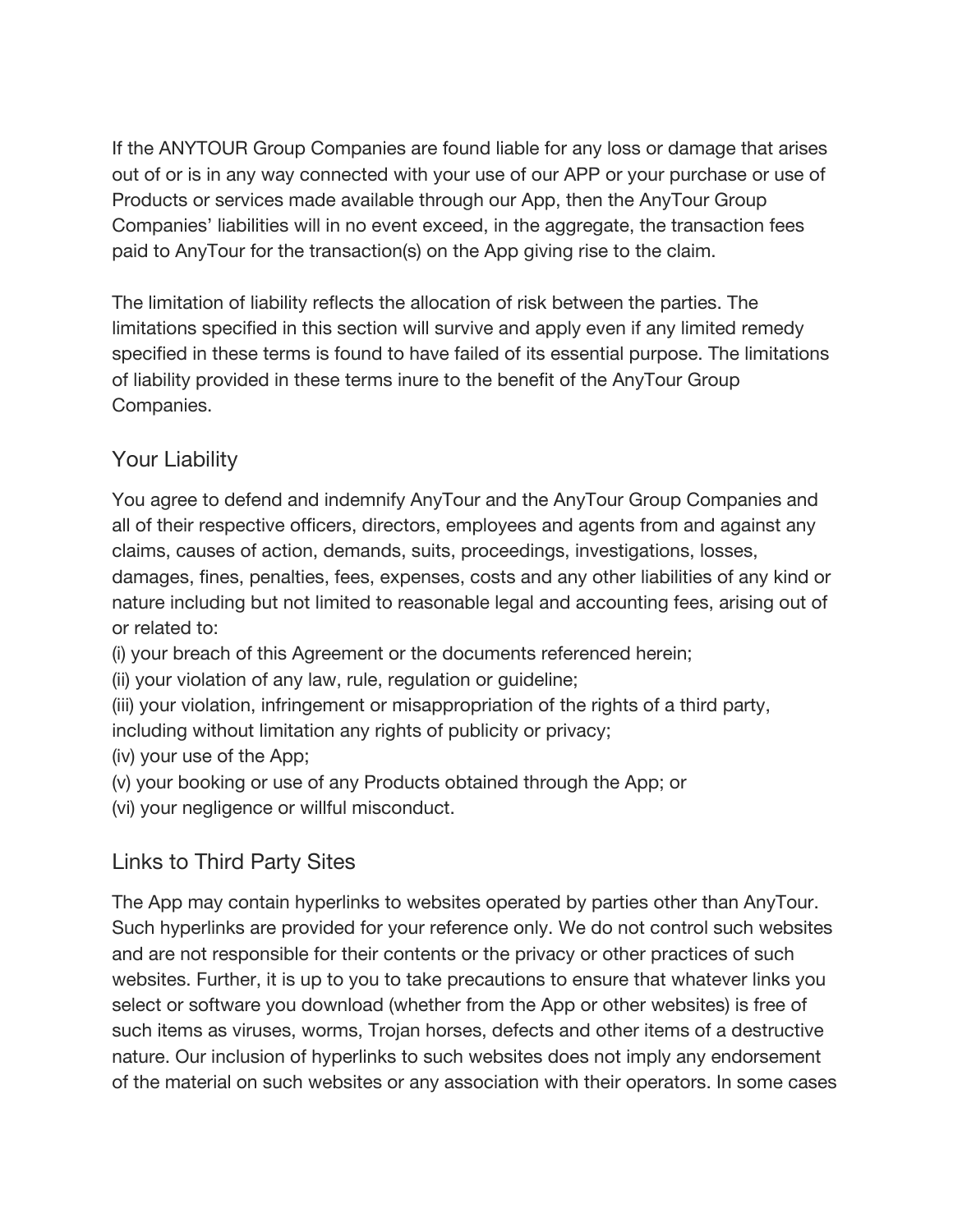you may be asked by a third party site to link your profile on AnyTour to a profile on another third party site. Choosing to do so is purely optional, and the decision to allow this information to be linked can be disabled (with the third party site) at any time.

#### Software Available on the App

Unless otherwise specified, the App is made available solely to provide information regarding and to promote AnyTour's services, websites, partners and other products. The App is controlled and operated by AnyTour from its offices in Paddington, London. AnyTour makes no representation that materials on the App are appropriate or available for use outside of the United Kingdom. Those who choose to access the App from outside of the United Kingdom do so on their own initiative and are responsible for compliance with local laws, if and to the extent that local laws are applicable. Software from the App is further subject to United Kingdom export controls. No software from the App may be downloaded or otherwise exported or re-exported into (or to a national or resident of) any country to which the U.K. has embargoed goods.

Any software that is made available to download from the App ("Software") is the copyrighted work of AnyTour, or AnyTour affiliates, or other third party software as identified. Your use of such Software is governed by the terms of the end user license agreement, if any, which accompanies, or is included with, the Software ("License Agreement"). You may not install or use any Software that is accompanied by or includes a License Agreement unless you first agree to the License Agreement terms. For any Software made available for download on the App not accompanied by a License Agreement, we hereby grant to you, the user, a limited, personal, nontransferable license to use the Software for viewing and otherwise using the App in accordance with these terms and conditions and for no other purpose.

Please note that all Software contained on the App, is owned by AnyTour and/or its affiliates, and is protected by copyright laws and international treaty provisions. Any reproduction or redistribution of the Software is expressly prohibited, and may result in severe civil and criminal penalties. Violators will be prosecuted to the maximum extent possible.

WITHOUT LIMITING THE FOREGOING, COPYING OR REPRODUCTION OF THE SOFTWARE TO ANY OTHER SERVER OR LOCATION FOR FURTHER REPRODUCTION OR REDISTRIBUTION IS EXPRESSLY PROHIBITED. THE SOFTWARE IS WARRANTED, IF AT ALL, ONLY ACCORDING TO THE TERMS OF THE LICENSE AGREEMENT.